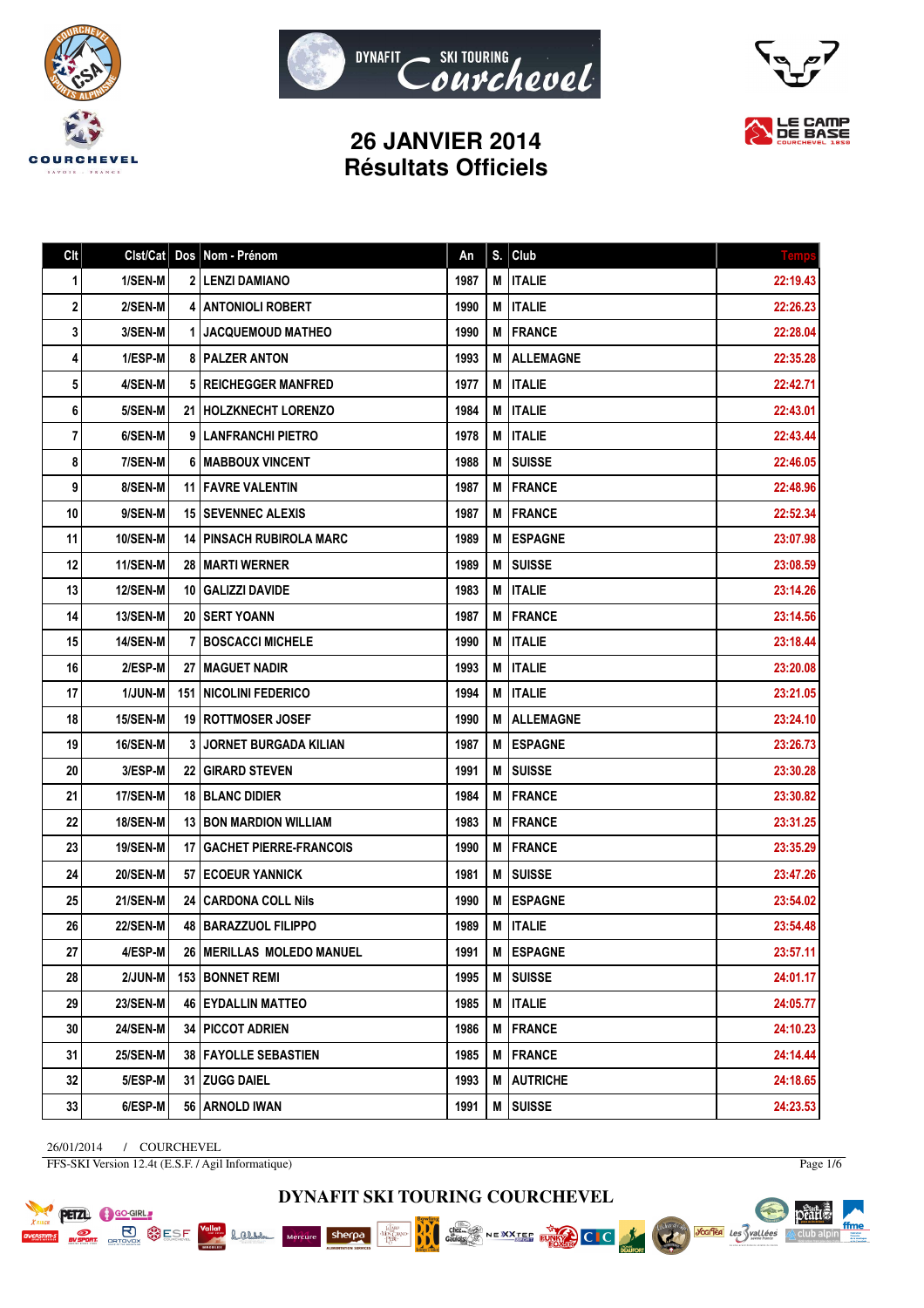## Clt Clst/Cat Dos Nom - Prénom An S. Club 34 3/JUN-M 154 SADLO DOMINIK 1995 M REPUBLIQUE TCHEQUE 24:27.58 35 7/ESP-M 25 VIRET LEO 1991 M FRANCE 24:32.25 36 26/SEN-M 23 WEISSKOPF Martina 1990 M AUTRICHE 24:33.54 37 27/SEN-M 29 GARDET CYRILLE 1990 M FRANCE 24:37.47 38 28/SEN-M 33 PATOUX THIBAUD 1990 M FRANCE 24:37.80 39 29/SEN-M 30 THEUX MARCEL 1988 M SUISSE 24:41.89 40 | 8/ESP-M | 41 |HIRSCH IDRIS | 1991 | 1991 | M | FRANCE | 1997 | 24:44.30 41 4/JUN-M 160 FAIFER Lucas 1994 M ITALIE 24:44.85 42 | 30/SEN-M | 50 |NILSEN NILS | 1981 | 1981 | M | NORVEGE | 1981 | 24:50.21 43 5/JUN-M 152 CARDONA COLL ORIOL 1994 M ESPAGNE 1994 M HOTEL 24:51.87 44 6/JUN-M 156 BELLABOUVIER SIMON 1996 M ITALIE 24:57.19 45 9/ESP-M 37 SALMON MORGAN 1991 M FRANCE 9/ESP-M 25:04.04 46 7/JUN-M 167 JUILLAGUET SWANN 1995 M FRANCE 25:06.06 47 31/SEN-M 58 REMY CEDRIC 1988 M SUISSE 25:08.20 48 10/ESP-M 40 MOTTIEZ ROBIN 1991 M FRANCE 25:09.90 49 | 11/ESP-M | 248 |BERLAUD VIVIEN | 2000 | 1991 | M | 25:19.06 | 25:19.06 50 32/SEN-M 59 JONSSON ANDRE 1985 M SUISSE 25:20.68 51 33/SEN-M 51 SKJERVHEIM LARS ERIK 1980 M NORVEGE 25:23.11 52 12/ESP-M 35 PORTANIER TONY 1991 | M | FRANCE | 25:30.72 53 1/SEN-F 101 ROUX LAETITIA 1985 F FRANCE 1985 F FRANCE 54 8/JUN-M 158 PERRIER WILLIAM 1994 M FRANCE 25:35.35 55 13/ESP-M 32 BOCHET EMILIEN 1993 M FRANCE 25:36.37 56 9/JUN-M 159 EQUY SAMUEL 1996 M FRANCE 25:47.21 57 34/SEN-M 55 BERGER OLA 1979 M NORVEGE 25:49.89 25:49.89 58 35/SEN-M 47 TRENTO DENIS 1982 M ITALIE 25:50.15 59 1/VET-M 43 BARDSLEY BEN 1971 M GRANDE BRETAGNE 25:53.18 60 | 10/JUN-M | 169 | JUILLAGUET WILL | 1996 | M | FRANCE | 1996 | M | PRANCE | 25:56.50 61 | 11/JUN-M | 166 | CHAVANES PAUL | 1996 | M | 1996 | M | FRANCE | 25:57.06 62 2/SEN-F 102 MATHYS MAUDE 1987 F SUISSE 26:00.05 63 | 14/ESP-M | 36 RIPOLL CLEMENT | 1991 | M | FRANCE | 1992.602.60 64 36/SEN-M 54 TRONVOLL OLAV 1986 M NORVEGE 26:06.59 65 12/JUN-M 161 VANZETTA GIAN LUCA 1994 M ITALIE 26:09.12 66 15/ESP-M 266 PUEYO THOMAS 1992 M TEAM ISERE MONTAGNE 26:09.65 67 37/SEN-M 12 GACHET XAVIER 1989 M FRANCE 26:17.17 68 13/JUN-M 164 CHAMOUX BENJAMIN 1994 M FRANCE 26:20.44 69 38/SEN-M 52 SORLIE ROBERT 1975 M NORVEGE 26:24.71 70 39/SEN-M 60 WILD FINLAY 1984 M GRANDE BRETAGNE 26:26.20 71 14/JUN-M 165 POCHAT-COTILLOUX GEDEON 1995 M FRANCE 26:27.47

26/01/2014 / COURCHEVEL FFS-SKI Version 12.4t (E.S.F. / Agil Informatique)

Page 2/6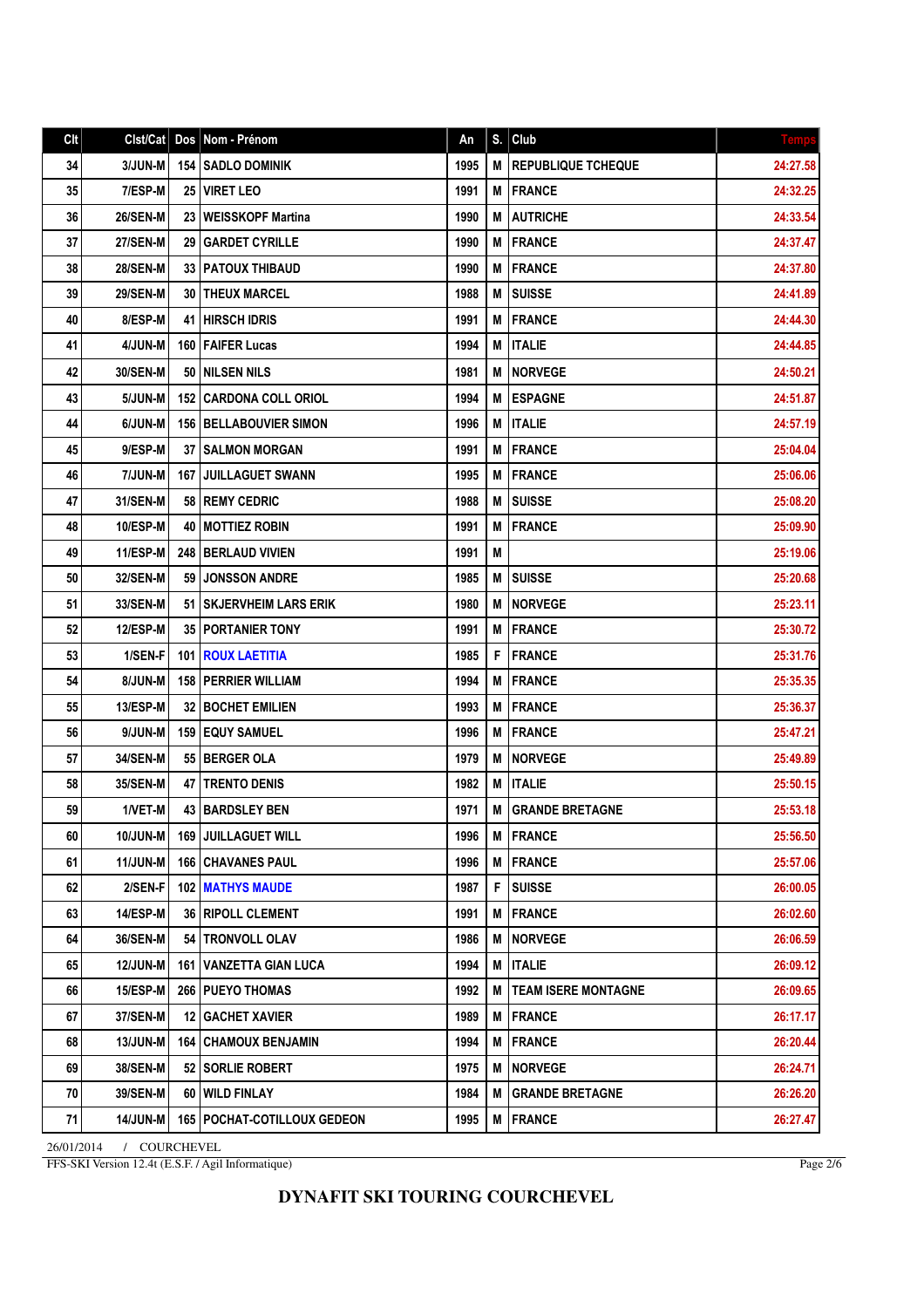| Clt |                 |     | Clst/Cat   Dos   Nom - Prénom        | An   | S. | <b>Club</b>                           | <b>Temps</b> |
|-----|-----------------|-----|--------------------------------------|------|----|---------------------------------------|--------------|
| 72  | <b>15/JUN-M</b> |     | <b>162 CORTHAY THOMAS</b>            | 1996 | M  | <b>SUISSE</b>                         | 26:32.89     |
| 73  | <b>16/ESP-M</b> |     | <b>280 GUILLAUMONT ROMAIN</b>        | 1993 | M  | <b>C.A.F. ANNECY COMPETITION</b>      | 26:49.68     |
| 74  | <b>16/JUN-M</b> |     | <b>163   BARTET JONATHAN</b>         | 1995 | M  | <b>FRANCE</b>                         | 26:50.70     |
| 75  | 1/VET-F         |     | <b>105 DUSAUTOIR BERTRAND SOPHIE</b> | 1972 | F  | <b>ANDORRE</b>                        | 26:56.25     |
| 76  | <b>40/SEN-M</b> |     | 294   GIRARDO FRANCOIS XAVIER        | 1978 | M  | <b>HTMS</b>                           | 26:59.31     |
| 77  | 2/VET-M         |     | 53   TRONVOLL OVE ERIK               | 1972 | M  | <b>NORVEGE</b>                        | 27:09.35     |
| 78  | 17/ESP-M        | 49  | <b>JOHANNESSEN HAKON KLERUD</b>      | 1991 | M  | <b>NORVEGE</b>                        | 27:11.80     |
| 79  | <b>17/JUN-M</b> |     | <b>168   POLLET VILLARD YANN</b>     | 1994 | M  | <b>FRANCE</b>                         | 27:13.06     |
| 80  | 1/CAD-M         | 443 | <b>GAYDON ROBIN</b>                  | 1997 | M  | <b>C.A.F. HAUT CHABLAIS MORZINE</b>   | 27:18.80     |
| 81  | 18/ESP-M        |     | <b>39 I DAGUE THEO</b>               | 1993 | M  | <b>FRANCE</b>                         | 27:22.05     |
| 82  | 2/CAD-M         |     | <b>442 I BOUVET EDDY</b>             | 1997 | M  | <b>C.A.F. HAUT CHABLAIS MORZINE</b>   | 27:23.95     |
| 83  | 3/CAD-M         | 441 | <b>BROUET LOIC</b>                   | 1997 | M  | <b>C.A.F. ANNECY COMPETITION</b>      | 27:31.99     |
| 84  | 4/CAD-M         | 446 | <b>CASTILLON BASTIEN</b>             | 1997 | M  | <b>ARBIZON ESCALADE MONTAGNE</b>      | 27:36.33     |
| 85  | 3/SEN-F         |     | 106   FORSBERG EMELIE                | 1986 | F  | <b>SUISSE</b>                         | 27:44.91     |
| 86  | 3/VET-M         |     | <b>317 GAYDON ANTOINE</b>            | 1965 | M  | <b>C.A.F. HAUT CHABLAIS MORZINE</b>   | 27:46.22     |
| 87  | 1/ESP-F         |     | <b>104   MOLLARET AXELLE</b>         | 1992 | F  | <b>FRANCE</b>                         | 27:48.13     |
| 88  | <b>18/JUN-M</b> |     | 332 BATTUZ JONATHAN                  | 1995 | M  | <b>HTMS</b>                           | 27:56.13     |
| 89  | 4/SEN-F         |     | <b>107 GALICIA COTRINA CLAUDIA</b>   | 1986 | F  | <b>ESPAGNE</b>                        | 28:19.94     |
| 90  | 2/ESP-F         |     | <b>109   FIECHTER JENNIFER</b>       | 1992 | F  | <b>SUISSE</b>                         | 28:30.25     |
| 91  | 41/SEN-M        |     | 218   MAZAN FREDERI                  | 1981 | M  | <b>CORBIER SKI-ALPINISME</b>          | 28:32.11     |
| 92  | 4/VET-M         |     | 313   MAROUD MARC                    | 1973 | M  |                                       | 28:44.87     |
| 93  | 5/SEN-F         |     | <b>103   KREUZER VICTORIA</b>        | 1989 | F  | <b>SUISSE</b>                         | 28:56.72     |
| 94  | 5/VET-M         |     | 225   MOLLI DIDIER                   | 1970 | M  | <b>CLUB DES SPORTS CHAMONIX</b>       | 28:59.18     |
| 95  | 1/JUN-F         |     | 402   DE SILVESTRO ALBA              | 1995 | F  | <b>ITALIE</b>                         | 29:01.71     |
| 96  | 2/VET-F         |     | 353 FAVRE CORINNE                    | 1970 | F  | <b>CLUB DES SPORTS CHAMONIX</b>       | 29:03.42     |
| 97  | 6/SEN-F         |     | <b>114 BERNIER MELANIE</b>           | 1981 | F  | <b>CANADA</b>                         | 29:04.32     |
| 98  | 7/SEN-F         |     | <b>110   VALMASSOI MARTINA</b>       | 1989 | F  | <b>ITALIE</b>                         | 29:09.59     |
| 99  | 8/SEN-F         |     | 116   FABRE VALENTINE                | 1976 | F  | <b>FRANCE</b>                         | 29:16.13     |
| 100 | 42/SEN-M        |     | 264 BUFFET SYLVAIN                   | 1977 | M  |                                       | 29:21.88     |
| 101 | 19/ESP-M        |     | <b>330 I SAINT MARTIN PANTXO</b>     | 1992 | M  |                                       | 29:31.18     |
| 102 | 3/ESP-F         | 111 | <b>GARCIA FARRES MARTA</b>           | 1992 | F  | <b>ESPAGNE</b>                        | 29:34.71     |
| 103 | 9/SEN-F         |     | <b>115   MANEGLIA MARION</b>         | 1982 | F  | <b>FRANCE</b>                         | 29:35.90     |
| 104 | 3/VET-F         |     | 355 JUILLAGUET CATHERINE             | 1962 | F  | <b>CLUB SKI ALPINISME DU VAL D'AB</b> | 29:43.12     |
| 105 | 2/JUN-F         |     | <b>401   COMPAGNONI GUILIA</b>       | 1996 | F  | <b>ITALIE</b>                         | 29:49.80     |
| 106 | 43/SEN-M        |     | 320   RAYBAUD NICOLAS                | 1986 | M  | <b>COURCHEVEL SPORTS ALPINISME</b>    | 29:56.01     |
| 107 | 4/ESP-F         |     | <b>117   HAUKOY MALENE</b>           | 1991 | F  | <b>NORVEGE</b>                        | 29:57.07     |
| 108 | <b>10/SEN-F</b> |     | 124 FIGURA ANNA                      | 1990 | F  | <b>POLOGNE</b>                        | 29:58.24     |
| 109 | 44/SEN-M        |     | 273   LAFARGE ALEXANDRE              | 1988 | M  | <b>CLUB DES SPORTS CHAMONIX</b>       | 30:01.11     |

26/01/2014 / COURCHEVEL FFS-SKI Version 12.4t (E.S.F. / Agil Informatique)

Page 3/6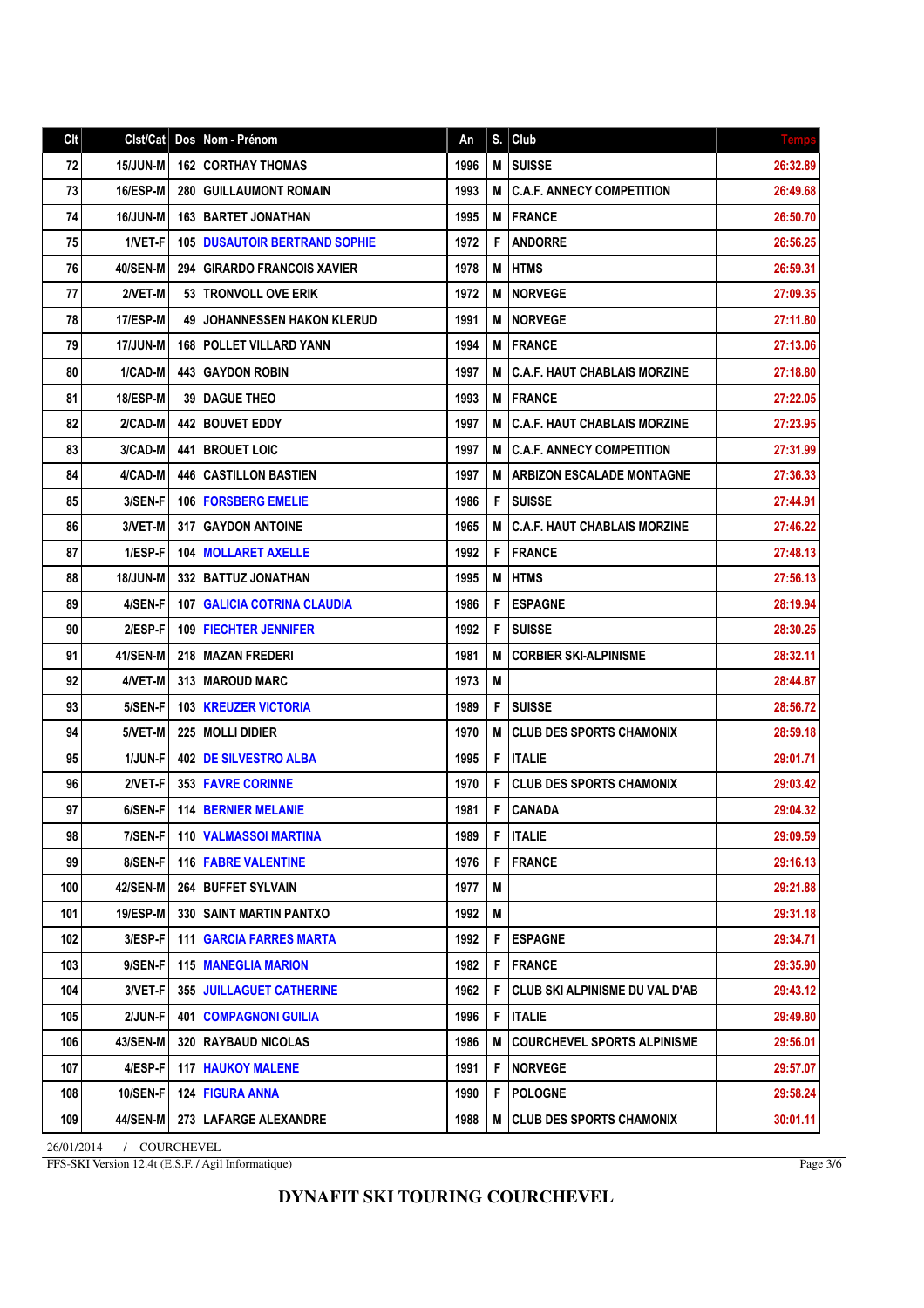| Clt | Clst/Cat        | Dos | Nom - Prénom                      | An   | S.          | Club                                 | <b>Temps</b> |
|-----|-----------------|-----|-----------------------------------|------|-------------|--------------------------------------|--------------|
| 110 | 6/VET-M         |     | 271   FERRAND DAVID               | 1972 | M           | <b>Licence HORS CLUB</b>             | 30:09.95     |
| 111 | 4/VET-F         | 112 | <b>RIBA CARLOS MARTA</b>          | 1972 | F           | <b>ESPAGNE</b>                       | 30:12.37     |
| 112 | 1/CAD-F         | 421 | <b>MEYNET FANNY</b>               | 1998 | F           | <b>C.A.F. DU LEMAN</b>               | 30:19.08     |
| 113 | 45/SEN-M        | 314 | <b>MARTIN GUILLAUME</b>           | 1976 | М           | <b>SECTION MONTAGNE SALOMON</b>      | 30:22.39     |
| 114 | <b>11/SEN-F</b> | 119 | <b>FAVRE EMILIE</b>               | 1990 | F           | <b>IFRANCE</b>                       | 30:27.12     |
| 115 | <b>12/SEN-F</b> | 108 | <b>NICOLINI ELENA</b>             | 1988 | F           | <b>ITALIE</b>                        | 30:28.95     |
| 116 | 7/VET-M         | 277 | <b>TERIBAT FABIEN</b>             | 1974 | M           | <b>ESCALE</b>                        | 30:44.95     |
| 117 | <b>46/SEN-M</b> | 304 | ROCHE NOE                         | 1985 | М           |                                      | 30:47.34     |
| 118 | 3/JUN-F         | 404 | <b>MOLLARD SOPHIE</b>             | 1995 | F           | <b>FRANCE</b>                        | 30:50.72     |
| 118 | 8/VET-M         | 289 | <b>RIANO MARCO</b>                | 1974 | М           |                                      | 30:50.72     |
| 120 | 47/SEN-M        | 256 | <b>PROUST ALEXANDRE</b>           | 1982 | M           | <b>COURCHEVEL SPORTS ALPINISME</b>   | 30:51.51     |
| 121 | 5/ESP-F         | 118 | <b>CAZZANELLI ALESSANDRA</b>      | 1992 | F           | <b>ITALIE</b>                        | 31:02.00     |
| 122 | 6/ESP-F         | 121 | <b>BELLES NAUDI INKA</b>          | 1993 | F           | <b>ANDORRE</b>                       | 31:05.88     |
| 123 | 9/VET-M         | 209 | <b>JACQUEMOUD DANIEL</b>          | 1960 | M           |                                      | 31:08.22     |
| 124 | 10/VET-M        | 263 | <b>BERQUET RENAUD</b>             | 1962 | М           | <b>COURCHEVEL SPORTS ALPINISME</b>   | 31:13.01     |
| 125 | <b>20/ESP-M</b> | 244 | <b>PAGNOD LUCAS</b>               | 1993 | M           | <b>PRAZ-DE-LYS SOMMAND SKI-ALPIN</b> | 31:22.07     |
| 126 | <b>13/SEN-F</b> | 113 | <b>FARGUES GIMENO MARIA</b>       | 1980 | F           | <b>ESPAGNE</b>                       | 31:26.50     |
| 127 | 11/VET-M        |     | <b>42   BARNES CHRISTOPHER</b>    | 1953 | M           | <b>GRANDE BRETAGNE</b>               | 31:29.26     |
| 128 | 4/JUN-F         | 405 | <b>GAYET ELISA</b>                | 1995 | F           | <b>FRANCE</b>                        | 31:37.07     |
| 129 | 12/VET-M        | 276 | <b>MERRANT JEAN YVES</b>          | 1961 | M           |                                      | 31:41.98     |
| 130 | 5/JUN-F         | 408 | <b>TORNAY EUGENIE</b>             | 1994 | F           | <b>SUISSE</b>                        | 31:43.30     |
| 131 | 5/CAD-M         | 445 | <b>COMBREAS LOIC</b>              | 1997 | М           | <b>ETOILE SPORTIVE DU CORMET</b>     | 31:48.96     |
| 132 | 5/VET-F         | 122 | <b>FROST JANINE</b>               | 1973 | F           | <b>GRANDE BRETAGNE</b>               | 32:02.08     |
| 133 | 6/JUN-F         | 403 | <b>MILLOZ ADELE</b>               | 1996 | F           | <b>FRANCE</b>                        | 32:10.55     |
| 134 | 6/VET-F         | 358 | <b>BARDY AGNES</b>                | 1958 | F           | <b>C.A.F. HAUT CHABLAIS MORZINE</b>  | 32:12.41     |
| 135 | <b>14/SEN-F</b> | 123 | <b>KALINOVA LUBOMIRA</b>          | 1982 | F           | <b>SLOVAQUIE</b>                     | 32:28.45     |
| 136 | 7/JUN-F         |     | 410 GAYDON MANON                  | 1996 | F           | FRANCE                               | 32:36.49     |
| 137 | <b>15/SEN-F</b> |     | <b>127   LOVRANTOVA KATARINA</b>  | 1985 | F           | <b>SLOVAQUIE</b>                     | 32:43.46     |
| 138 | 8/JUN-F         |     | <b>406   RODIGARI ERICA</b>       | 1995 | F           | <b>ITALIE</b>                        | 32:47.78     |
| 139 | 7/ESP-F         |     | <b>125   DE SILVESTRO MARTINA</b> | 1992 | F           | <b>ITALIE</b>                        | 33:17.16     |
| 140 | 21/ESP-M        | 305 | <b>GERVAIS MATHIEU</b>            | 1991 | M           | PRAZ- DE-LYS SOMMAND SKI-ALPIN       | 33:20.93     |
| 141 | 8/ESP-F         | 129 | <b>TYBOR ANNA</b>                 | 1991 | F           | <b>POLOGNE</b>                       | 33:26.20     |
| 142 | <b>16/SEN-F</b> | 354 | LE ROUX CHARLOTTE                 | 1990 | F           | <b>ESF GRAND BORNAND</b>             | 33:33.14     |
| 143 | 13/VET-M        | 324 | <b>GRANGER JEAN MARC</b>          | 1962 | M           |                                      | 33:33.76     |
| 144 | 1/MIN-M         | 451 | <b>RAISIN ALBAN</b>               | 2000 | M           |                                      | 33:41.92     |
| 145 | 7/VET-F         | 363 | <b>FILLON VERONIQUE</b>           | 1965 | $\mathsf F$ |                                      | 33:46.43     |
| 146 | 8/VET-F         | 369 | <b>GACHET CHRISTINE</b>           | 1971 | F           | <b>TEAM ISERE MONTAGNE</b>           | 34:02.45     |
| 147 | 9/JUN-F         | 407 | <b>BALET CAIXACH LAURA</b>        | 1995 | F           | <b>ESPAGNE</b>                       | 34:02.95     |

26/01/2014 / COURCHEVEL FFS-SKI Version 12.4t (E.S.F. / Agil Informatique)

Page 4/6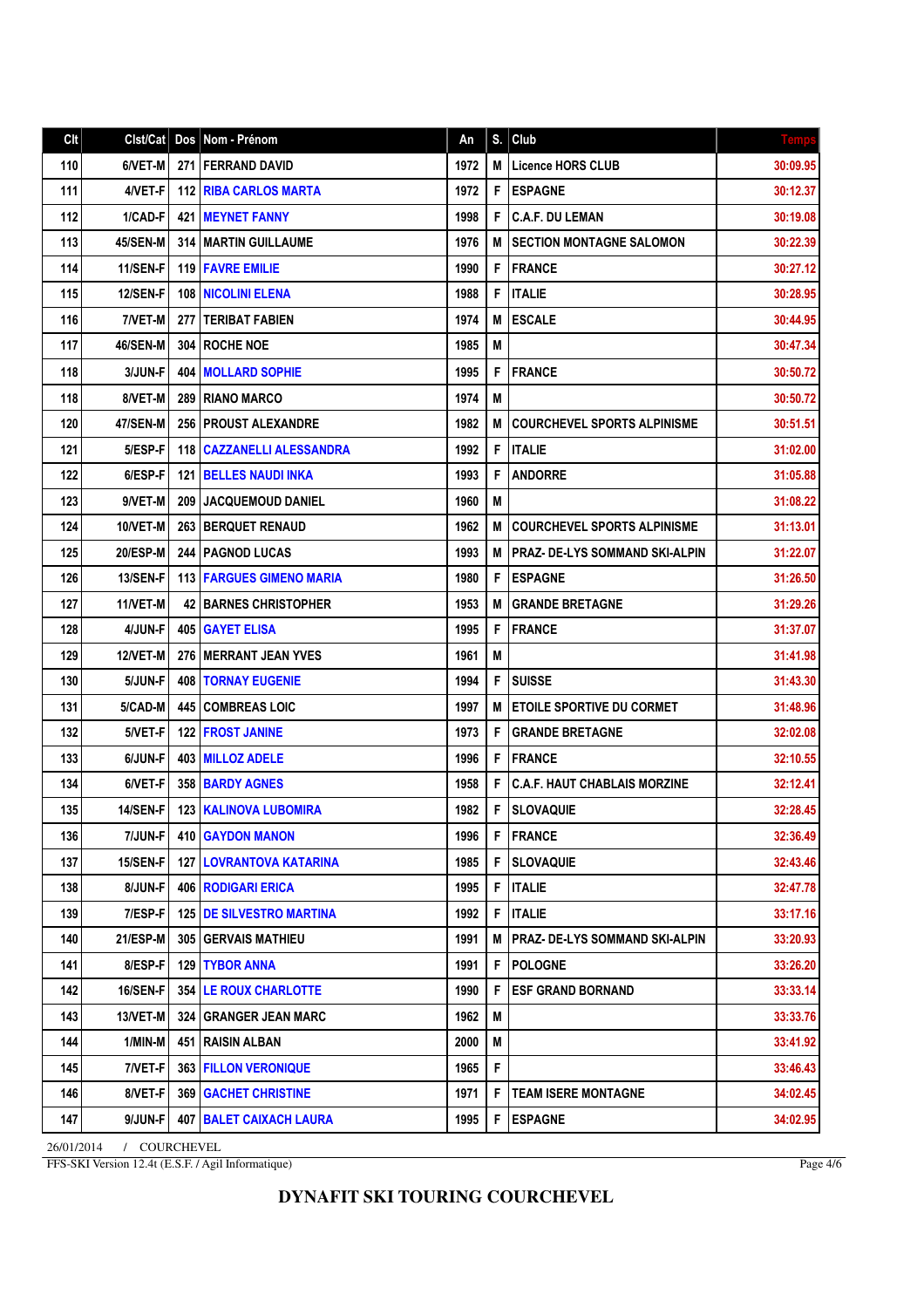#### **DYNAFIT SKI TOURING COURCHEVEL**

|  |  |  |  | FFS-SKI Version 12.4t (E.S.F. / Agil Informatique) |  |
|--|--|--|--|----------------------------------------------------|--|

| 161        | 48/SEN-MI           | <b>249 I CHAPUIS MICKAEL</b>     | 1985 | М   |                                       | 39:38.20 |
|------------|---------------------|----------------------------------|------|-----|---------------------------------------|----------|
| 162        | 49/SEN-M            | <b>319 IBLANC JEAN PHILIPPE</b>  | 1978 |     | M <b>JESF COURCHEVEL 1650</b>         | 40:03.11 |
| 163        | 10/VET-F            | <b>362   SETIEY LAURENCE</b>     | 1968 | F   |                                       | 42:17.24 |
| 164        | <b>20/VET-M</b>     | <b>321 IMONGELLAZ CHRISTOPHE</b> | 1967 | M   |                                       | 44:53.78 |
| 165        | <b>21/VET-M</b>     | 326 BLANC YVES                   | 1954 |     | <b>M IESF COURCHEVEL 1650</b>         | 45:08.06 |
| 166        | <b>22/VET-M</b>     | <b>322 IREY PATRICE</b>          | 1967 |     | <b>M ICOURCHEVEL SPORTS ALPINISME</b> | 47:56.99 |
| 167        | 20/SEN-F            | <b>370 FRANCHINO MIREILLE</b>    | 1979 | F   | <b>COURCHEVEL SPORTS ALPINISME</b>    | 49:06.68 |
| 168        | 11/VET-F            | <b>371   CHAPUIS DOMINIQUE</b>   | 1958 | F   |                                       | 51:45.33 |
| 169        | <b>12/VET-F</b>     | <b>367 BLANC CYRILLA</b>         | 1956 | F.  | <b>IESF COURCHEVEL 1650</b>           | 51:46.54 |
|            | <b>ABANDONS (1)</b> |                                  |      |     |                                       |          |
|            | /JUN-M              | <b>157 I SPICHER BAPTISTE</b>    | 1994 |     | <b>M</b> ISUISSE                      | Abd      |
|            | <b>ABSENTS (20)</b> |                                  |      |     |                                       |          |
|            | /JUN-F              | <b>409 IDRUELLE FILLON KEVA</b>  | 1996 | F   | <b>IFRANCE</b>                        | Abs      |
|            | /SEN-F              | <b>359 CASTELLANA AURELIE</b>    | 1982 | F   | <b>IESCALE</b>                        | Abs      |
|            | <b>NET-F</b>        | <b>357 HENNE MURIELLE</b>        | 1970 | F   |                                       | Abs      |
|            | /SEN-F              | 356 GROS CELINE                  | 1983 | F   | l C.A.F. HAUT CHABLAIS MORZINE        | Abs      |
|            | <b>NET-M</b>        | <b>325 BOUVARD HERVE</b>         | 1969 | M   |                                       | Abs      |
|            | <b>NET-M</b>        | <b>323 I GIRARDET MARC</b>       | 1955 | M   |                                       | Abs      |
|            | /SEN-M              | 315 FINLAY WILD                  | 1984 |     | <b>M CLUB DES SPORTS CHAMONIX</b>     | Abs      |
|            | $NET-M$             | <b>312   LAVEZZARI CHRSITIAN</b> | 1970 | М   |                                       | Abs      |
|            | /SEN-M              | 291 DUPERIER BERTRAND            | 1984 | М   |                                       | Abs      |
|            | <b>NET-M</b>        | 279   LECLAINCHE PHILIPPE        | 1965 | M I | COURCHEVEL SPORTS ALPINISME           | Abs      |
|            | /SEN-M              | <b>278 WOUTERS ROGIER</b>        | 1976 | M   |                                       | Abs      |
|            | $NET-M$             | <b>268 ARVIN BEROD MARC</b>      | 1965 |     | <b>M   PRAZ MONTAGNE</b>              | Abs      |
|            | /SEN-M              | 206 FULCONIS DAVID               | 1978 |     | <b>M ESCALE</b>                       | Abs      |
| 26/01/2014 | / COURCHEVEL        |                                  |      |     |                                       |          |

Clt Clst/Cat Dos Nom - Prénom An S. Club Temps 148 2/CAD-F 422 POLLET VILLARD MARIE 1998 F C.A.F. ANNECY COMPETITION 14:30.45 149 9/VET-F 360 LATHURAZ VERONIQUE 1968 F 34:40.34 150 14/VET-M 331 BAUDIN ERIC 1961 | M ASSOCIATION DES COMMERCANTS D 34:51.08 151 9/ESP-F 361 RENOTON LAURIE 1992 F COURCHEVEL SPORTS ALPINISME 36:07.06 152 | 15/VET-M | 318 | RAISIN DIDIER | 1967 | M | 1967 | M | 1967 | M | 36:09.58 153 16/VET-M 316 PAYOT ALFRED 1962 M HTMS 1962 1962 1979 1979 1984 1982 1984 1994 1995 1996 1997 199 154 17/VET-M 328 CHEVASSU DAVID 1970 M 36:46.64 155 17/SEN-F 365 ROUCHY ELISE 1978 F 36:52.93 156 18/SEN-F 368 BONETTO ELISABETH 1990 F HTMS 37:06.65 157 10/JUN-F 411 CIKOWSKA AGATA 1995 F POLOGNE 1995 F POLOGNE 158 18/VET-M 329 SETIEY LAURENT 1968 M 38:36.62 159 19/VET-M 327 SULLICE JEAN MARC 1970 M 39:15.73 160 19/SEN-F 366 HOUILLON CHRISTELLE 1979 F COURCHEVEL SPORTS ALPINISME 39:27.67